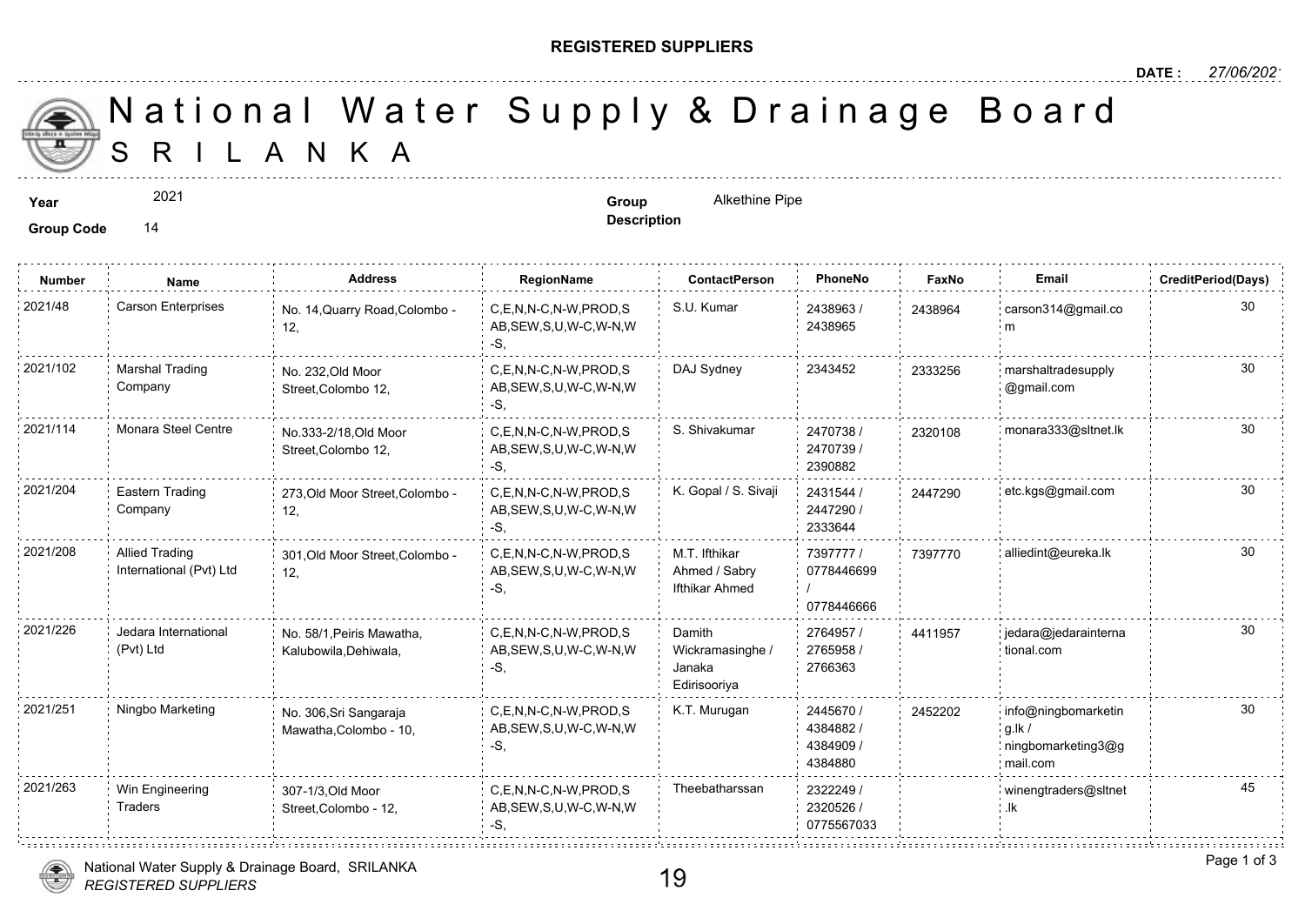

## S R I L A N K A National Water Supply & Drainage

2021

**Year Group** Alkethine Pipe **Description**

**Group Code** 14

| Name                                        | <b>Address</b>                                           | RegionName                                                | <b>ContactPerson</b>             | PhoneNo                               | Faxl            |
|---------------------------------------------|----------------------------------------------------------|-----------------------------------------------------------|----------------------------------|---------------------------------------|-----------------|
| Chamara Engineering<br>(Pvt) Ltd            | 315/A, Awissawella<br>Road, Wellampitiya,                | C.E.N.N-C.N-W.PROD.S<br>AB, SEW, S, U, W-C, W-N, W<br>-S. | Prabath<br>Wijayawardana         | 2534933 /<br>0718879650               | 071937          |
| C Ceylon Suppliers (Pvt)<br>Ltd             | No. 21, Palm Grove, Colombo -<br>03,                     | C.E.N.N-C.N-W.PROD.S<br>AB, SEW, S, U, W-C, W-N, W<br>-S. | Ravindra De Mel                  | 0718716852                            |                 |
| Fruntrunner<br>International                | No. 21, Palm Grove, Colombo<br>03,                       | C,E,N,N-C,N-W,PROD,S<br>AB, SEW, S, U, W-C, W-N, W<br>-S, | W Ravindra De<br>Mel             | 0718716852                            |                 |
| IMSL International (Pvt)<br>Ltd.            | No.145, Dambulla Road, Naula,<br>Matale,                 | C.E.N.N-C.N-W.PROD.S<br>AB, SEW, S, U, W-C, W-N, W<br>-S, | Imalka Chalith<br>Liyanage       | 0777957495                            |                 |
| St. Anthonys Industries<br>Group (Pvt) Ltd. | No. 752/1, Dr. Danister De<br>Silva Mawatha, Colombo 09, | C.E.N.N-C.N-W.PROD.S<br>AB, SEW, S, U, W-C, W-N, W<br>-S, | Thushan                          | 2690623/<br>0777704955                | 26806<br>269457 |
| Cooper International                        | No.293,1/1 First Floor, Old Moor<br>Street, Colombo 12,  | C.E.N.N-C.N-W.PROD.S<br>AB, SEW, S, U, W-C, W-N, W<br>-S. | R Dhananjith                     | 2433659 /<br>2444868                  | 233714          |
| <b>Power Steels</b>                         | No. 320,2nd Floor,Old Moor<br>Street, Colombo 12,        | C.E.N.N-C.N-W.PROD.S<br>AB, SEW, S, U, W-C, W-N, W<br>-S. | P<br>Sithambaranatha<br>n        | 2459045                               |                 |
| Tritech Marketing Int.<br>(Pvt) Ltd.        | No. 87, Makola South, Makola,                            | C,E,N,N-C,N-W,PROD,S<br>AB, SEW, S, U, W-C, W-N, W<br>-S. | <b>LRA Srilal</b><br>Midellawala | 4384015 /<br>0770109801<br>0777761819 |                 |
| Zhengan Industrial (Pvt)<br>Ltd.            | No. 10, Perera<br>Mawatha, Kohuwala,                     | C.E.N.N-C.N-W.PROD.S<br>AB, SEW, S, U, W-C, W-N, W<br>-S. | Damith<br>Karunathilake          | 2811178                               | 496850          |
|                                             |                                                          |                                                           |                                  |                                       |                 |